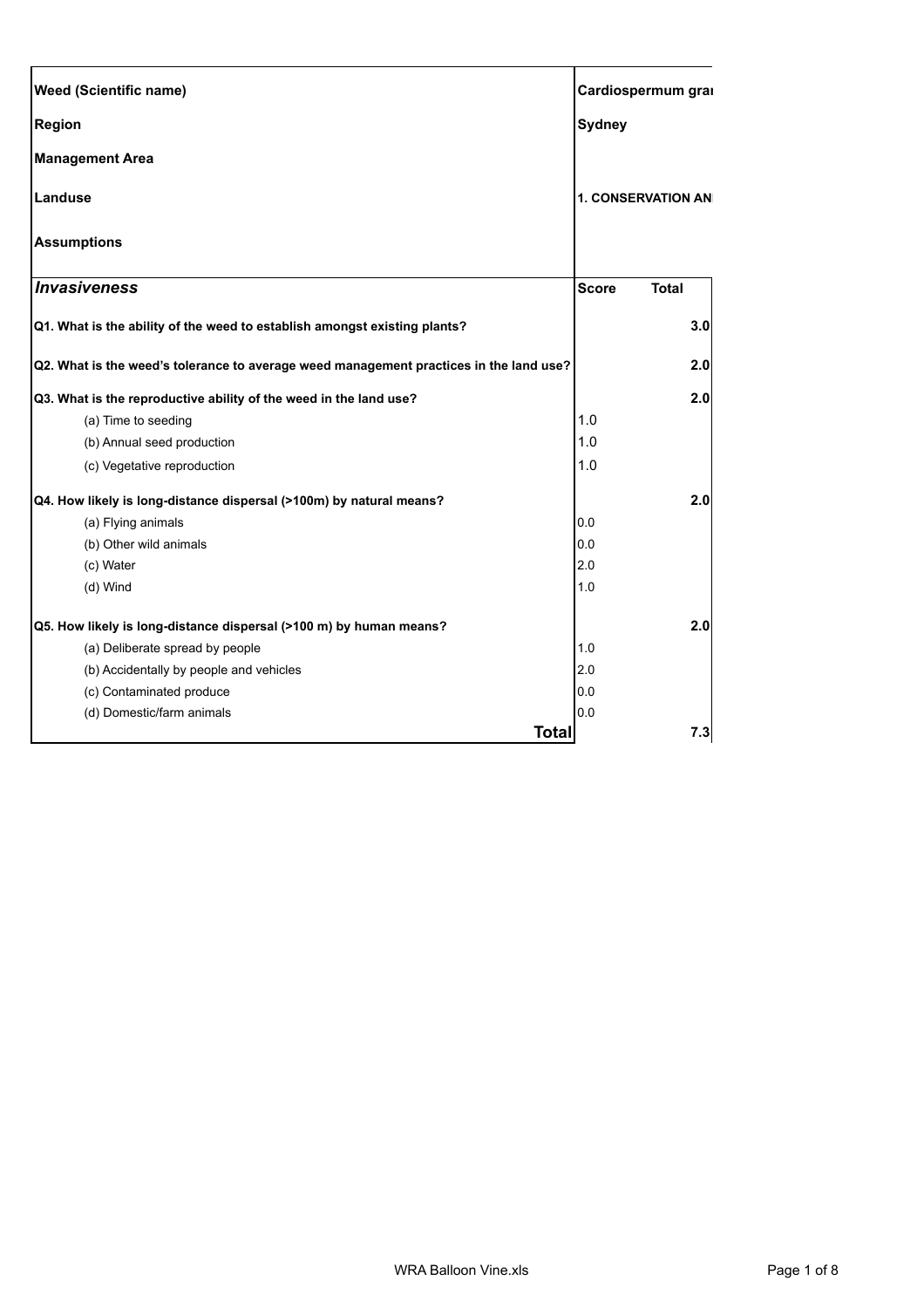| <b>Impacts</b>                                                                                                              | <b>Score</b> | <b>Total</b> |
|-----------------------------------------------------------------------------------------------------------------------------|--------------|--------------|
| Q1. Does the weed reduce the establishment of desired plants?                                                               |              | 3.0          |
| Q2. Does the weed reduce the yield or amount of desired vegetation?                                                         |              | 4.0          |
| Q3. Does the weed reduce the quality of products, diversity or services available from the<br>land use?                     |              | 3.0          |
| Q4. What is the weed's potential to restrict the physical movement of people, animals,<br>vehicles, machinery and/or water? |              | 2.0          |
| Q5. What is the weed's potential to negatively affect the health of animals and/or people?                                  |              | 0.0          |
| Q6. Does the weed have major positive or negative effects on environmental health?                                          |              | 1.0          |
| (a) food/shelter                                                                                                            | 1.0          |              |
| (b) fire regime                                                                                                             | 0.0          |              |
| (c) altered nutrient levels                                                                                                 | 0.0          |              |
| (d) soil salinity                                                                                                           | 0.0          |              |
| (e) soil stability                                                                                                          | 0.0          |              |
| (f) soil water table                                                                                                        | 0.0          |              |
| Total                                                                                                                       |              | 6.8          |
| <b>Potential Distribution</b>                                                                                               |              |              |
| Q1. Within the geographic area being considered, what is the percentage area of land use<br>that is suitable for the weed?  |              | 2.0          |
| <b>Comparative weed risk score</b>                                                                                          |              | 100          |
| Weed risk category                                                                                                          |              | High         |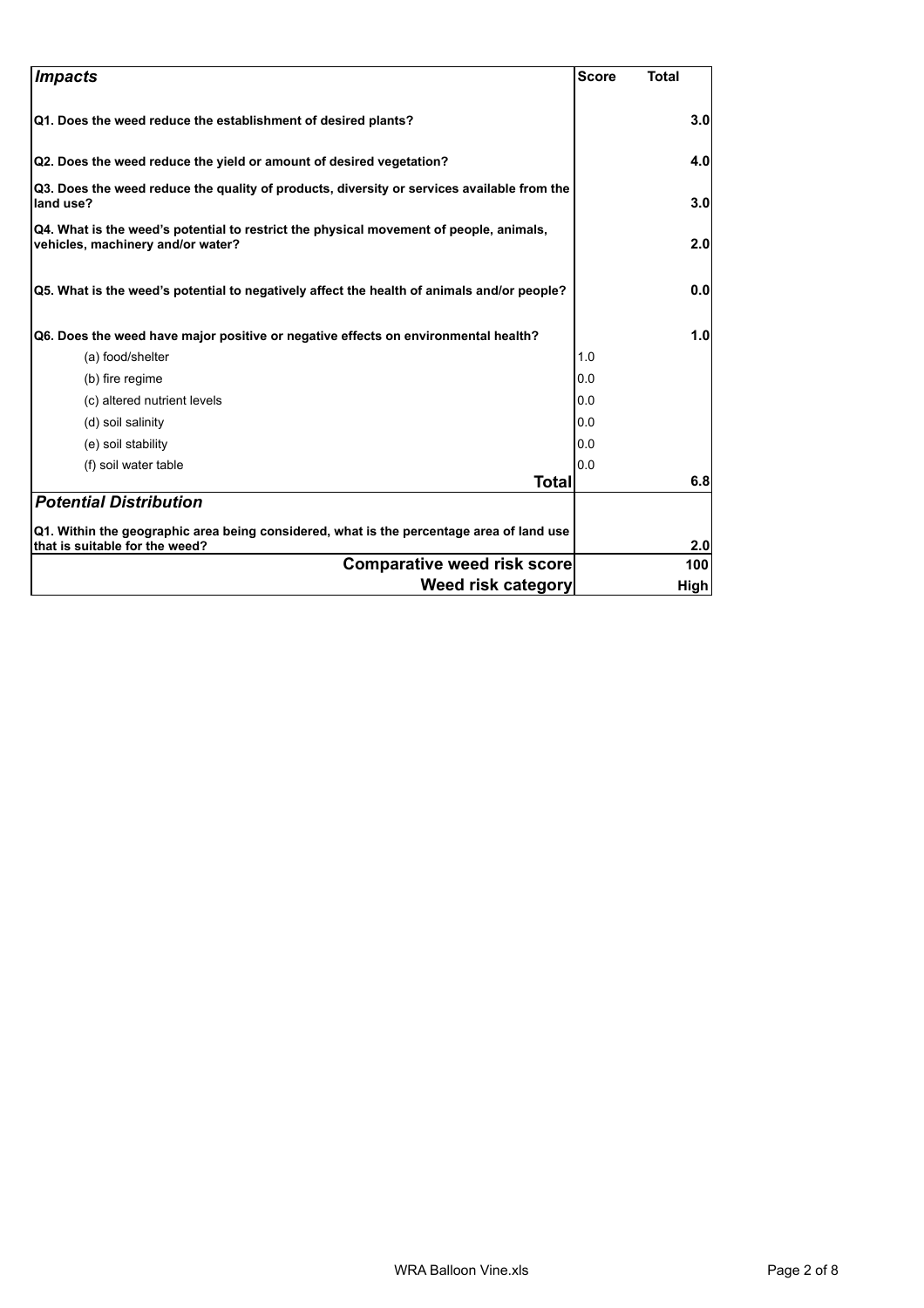| <b>Control Costs</b>                                                                                          | <b>Score</b> | <b>Total</b>   |
|---------------------------------------------------------------------------------------------------------------|--------------|----------------|
| Q1. How detectable is the weed?                                                                               |              | 1              |
| (a) Distinguishing features                                                                                   | 0            |                |
| (b) Period of year shoot growth visible                                                                       | 0            |                |
| (c) Height at maturity                                                                                        | 0            |                |
| (d) Pre-reproductive height in relation to other vegetation                                                   | 1            |                |
| Q2. What is the general accessibility of known infestations at the optimum time of<br>treatment?              |              | 0              |
| Q3. How expensive is management of the weed in the first year of targeted control?                            |              | 4              |
| (a) Chemical costs/ha                                                                                         | 2            |                |
| (b) Labour costs/ha                                                                                           | 4            |                |
| (c) Equipment costs                                                                                           |              |                |
| Q4. What is the likely level of participation from landholders/volunteers within the land<br>use at risk?     |              | 2.0            |
| <b>Total</b>                                                                                                  |              | 5.8            |
| <b>Persistence</b>                                                                                            | <b>Score</b> | Total          |
|                                                                                                               |              |                |
| Q1. How effective are targeted management treatments applied to infestations of the<br>weed?                  |              | 1              |
| Q2. What is the minimum time period for reproduction of sexual or vegetative<br>propagules?                   |              | 1              |
| Q3. What is the maximum longevity of sexual or vegetative propagules?                                         |              | $\overline{2}$ |
| Q4. How likely are new propagules to continue to arrive at control sites, or to start new<br>infestations?    |              | 2.0            |
| (a) Long-distance (>100m) dispersal by natural means                                                          | 2            |                |
| (b) Long-distance (>100m) dispersal by human means                                                            | 1            |                |
| Total                                                                                                         |              | 5.5            |
| <b>Current distribution</b>                                                                                   |              |                |
| Q1. What percentage area of the land use in the geographical area is currently infested by<br>the weed?       |              | 0.5            |
| Q2. What is the number of infestations, and weed distribution within the geographic area<br>being considered? |              | 1.0            |
| Total                                                                                                         |              | 1.3            |
| <b>Comparative feasibility of coordinated control score</b>                                                   |              | 40             |
| <b>Feasibility of coordinated control category</b>                                                            |              | Medium         |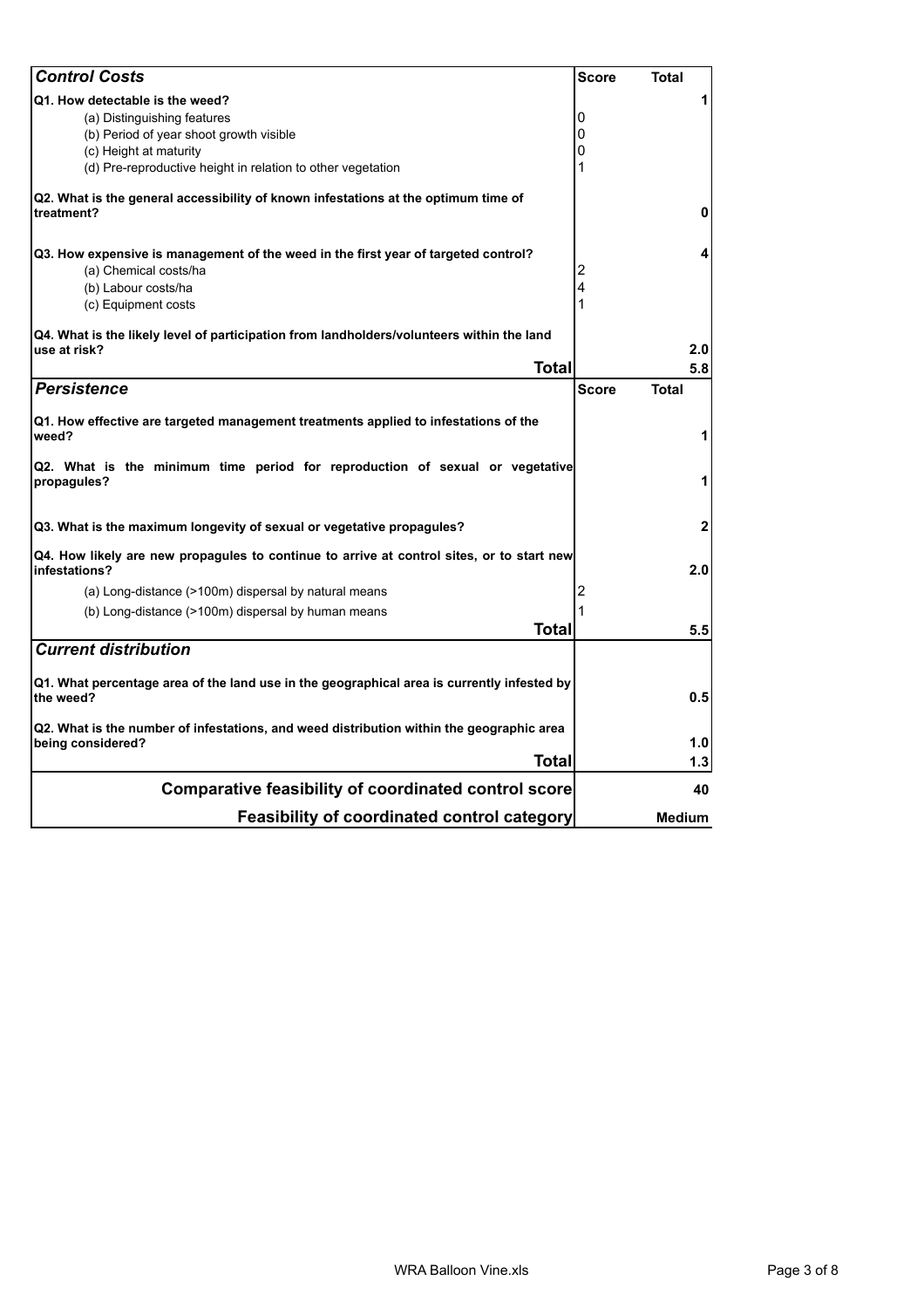| Management priority category Protect priority sites<br><b>Calculation of overall uncertainty score</b> | 10%                      |
|--------------------------------------------------------------------------------------------------------|--------------------------|
| <b>Response</b>                                                                                        | <b>Submit Assessment</b> |
| <b>Positive Impacts</b><br>$10.4$ la a un a a una una a vella                                          |                          |

## **References/Other comments**

Re: Sources: Many of the questions above answered as a group by: F Davis & S Granger - Sydney North WC, N Booth - Sydney West/Blu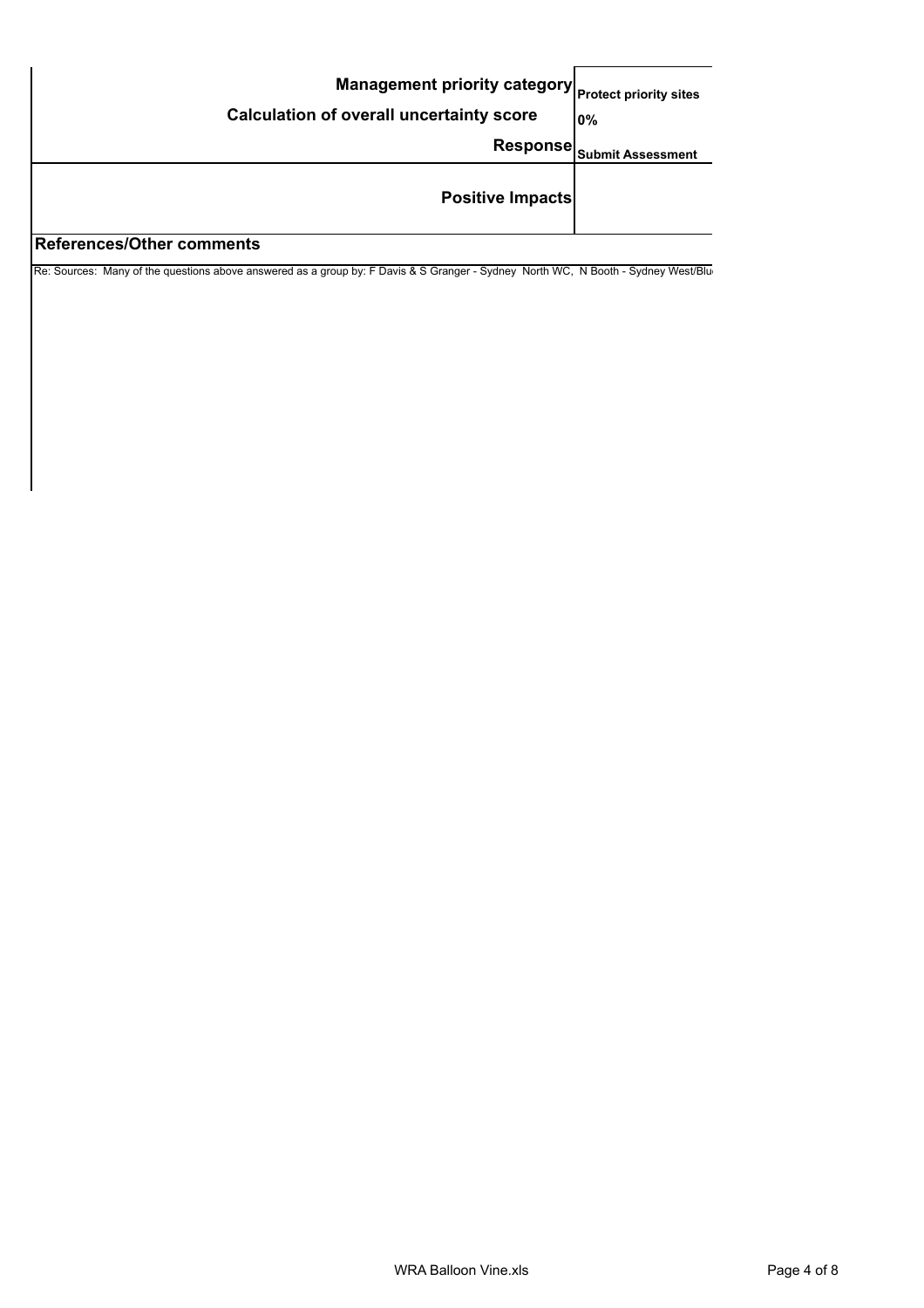| ndiflorum - Sapindaceae                                 |                                                                                                                                                                        |
|---------------------------------------------------------|------------------------------------------------------------------------------------------------------------------------------------------------------------------------|
| <b>D NATURAL ENVIRONMENTS</b>                           |                                                                                                                                                                        |
|                                                         | <b>Source and comments</b><br>pers. obs SS                                                                                                                             |
| Seedlings establish within dense<br>vegetation or weeds | Q <sub>1</sub><br>see below                                                                                                                                            |
| Between 50 and 95% of weeds survive                     | Q <sub>2</sub><br>www.esc.nsw.gov.au/Weeds/Sheets/vines/V%20Balloon%20vine.htm                                                                                         |
|                                                         | Q <sub>3</sub>                                                                                                                                                         |
| $>1-3$ yrs<br>Low                                       |                                                                                                                                                                        |
| Infrequent                                              | www.esc.nsw.gov.au/Weeds/Sheets/vines/V%20Balloon%20vine.htm<br>http://www.weeds.org.au/cgi-bin/weedident.cgi?tpl=plant.tpl&card=V01<br>Q4                             |
| Unlikely                                                |                                                                                                                                                                        |
| Unlikely                                                |                                                                                                                                                                        |
| Common                                                  |                                                                                                                                                                        |
| Occasional                                              | www.esc.nsw.gov.au/Weeds/Sheets/vines/V%20Balloon%20vine.htm<br>http://www.weeds.org.au/cgi-bin/weedident.cgi?tpl=plant.tpl&card=V01<br>pers. obs SS<br>Q <sub>5</sub> |
| Occasional                                              |                                                                                                                                                                        |
| Common                                                  |                                                                                                                                                                        |
| Unlikely                                                |                                                                                                                                                                        |
| Unlikely                                                |                                                                                                                                                                        |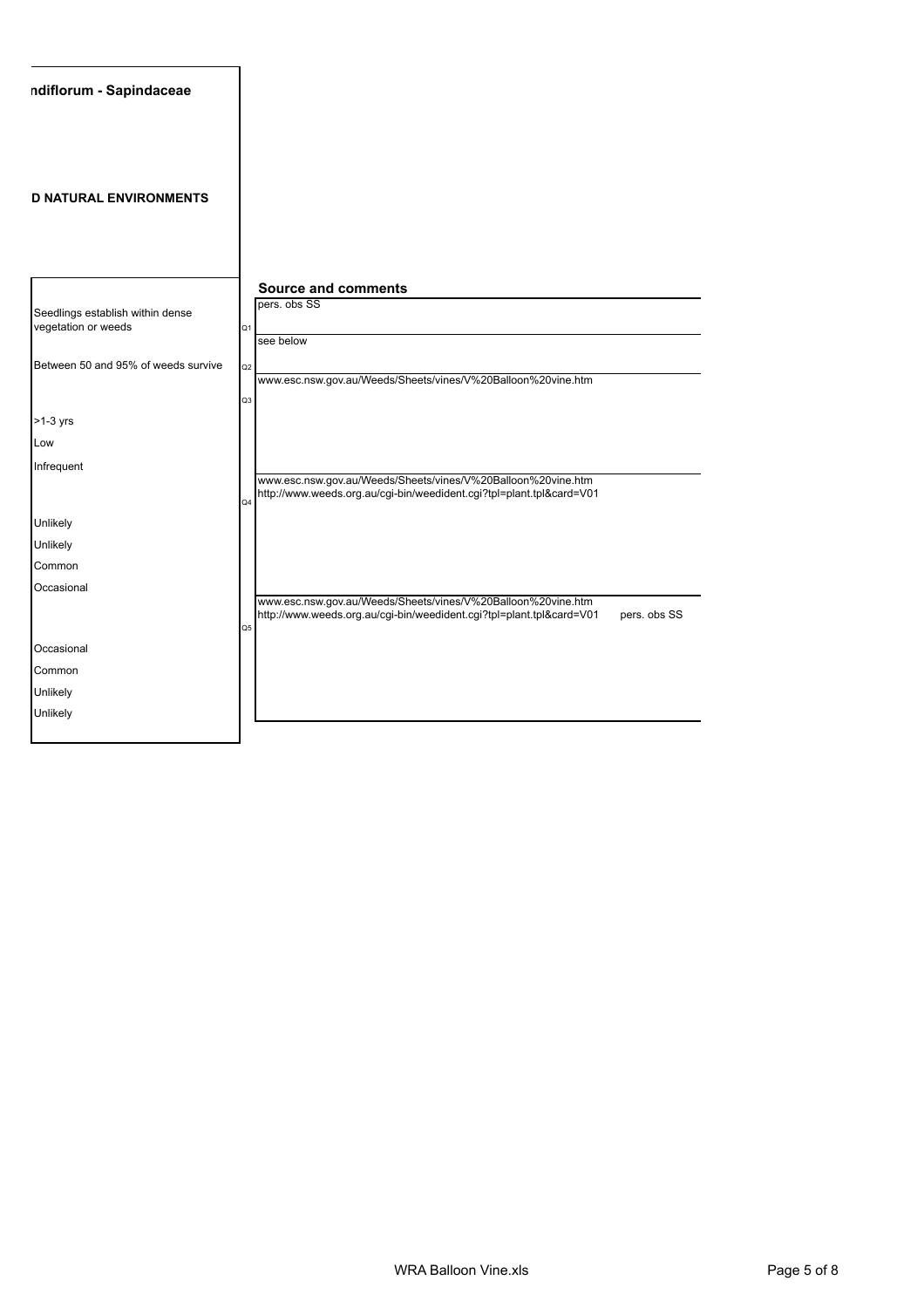|                       |    | pers. obs. SS                                              |
|-----------------------|----|------------------------------------------------------------|
| > 50% reduction       | Q1 |                                                            |
|                       |    |                                                            |
| > 50% reduction       | Q2 | pers. obs. SS                                              |
|                       |    |                                                            |
| High                  | Q3 | pers. obs. SS                                              |
|                       |    |                                                            |
| Medium                | Q4 | Not stated as such by authorities, so assume it is not. SS |
|                       |    |                                                            |
| None                  | Q5 | pers. obs. SS                                              |
|                       |    |                                                            |
|                       | Q6 |                                                            |
| Major negative effect |    |                                                            |
| Minor or no effect    |    |                                                            |
| Minor or no effect    |    |                                                            |
| Minor or no effect    |    |                                                            |
| Minor or no effect    |    |                                                            |
| Minor or no effect    |    |                                                            |
|                       |    |                                                            |
|                       |    |                                                            |
|                       |    |                                                            |
| 10-20% of land use    | Q1 |                                                            |
|                       |    |                                                            |
|                       |    |                                                            |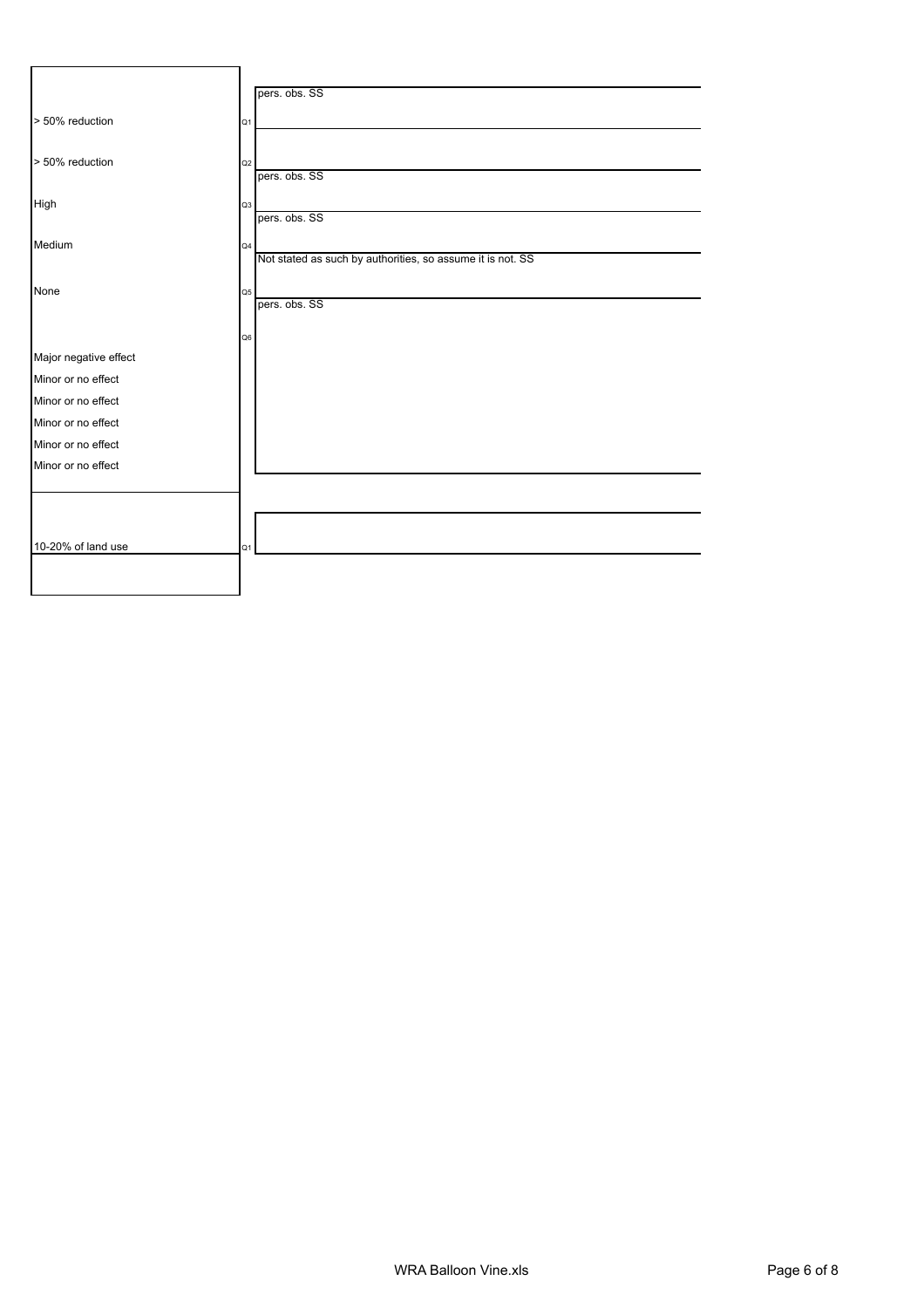| always distinct<br>> 8 months<br>> 2 m<br>similar height<br>high | Q <sub>2</sub> | www.esc.nsw.gov.au/Weeds/Sheets/vines/V%20Balloon%20vine.htm<br>of http://www.weeds.org.au/cgi-bin/weedident.cgi?tpl=plant.tpl&card=V01<br>Sainty Weed<br>Deck<br>pers. Obs SS |
|------------------------------------------------------------------|----------------|--------------------------------------------------------------------------------------------------------------------------------------------------------------------------------|
|                                                                  |                |                                                                                                                                                                                |
| medium (\$100-\$249/ha)<br>very high (>\$500/ha)<br>low          | Q3             |                                                                                                                                                                                |
| low                                                              | Q4             |                                                                                                                                                                                |
|                                                                  |                |                                                                                                                                                                                |
| high                                                             | Q1             |                                                                                                                                                                                |
| 1-2 years                                                        | Q <sub>2</sub> | <18 months according to<br>www.esc.nsw.gov.au/Weeds/Sheets/vines/V%20Balloon%20vine.htm                                                                                        |
| > 5 years                                                        | Q3             |                                                                                                                                                                                |
| frequent<br>occasional                                           | Q4             |                                                                                                                                                                                |
|                                                                  |                |                                                                                                                                                                                |
| 1-5% of land use                                                 | Q1             |                                                                                                                                                                                |
| scattered                                                        | Q <sub>2</sub> |                                                                                                                                                                                |
|                                                                  |                |                                                                                                                                                                                |